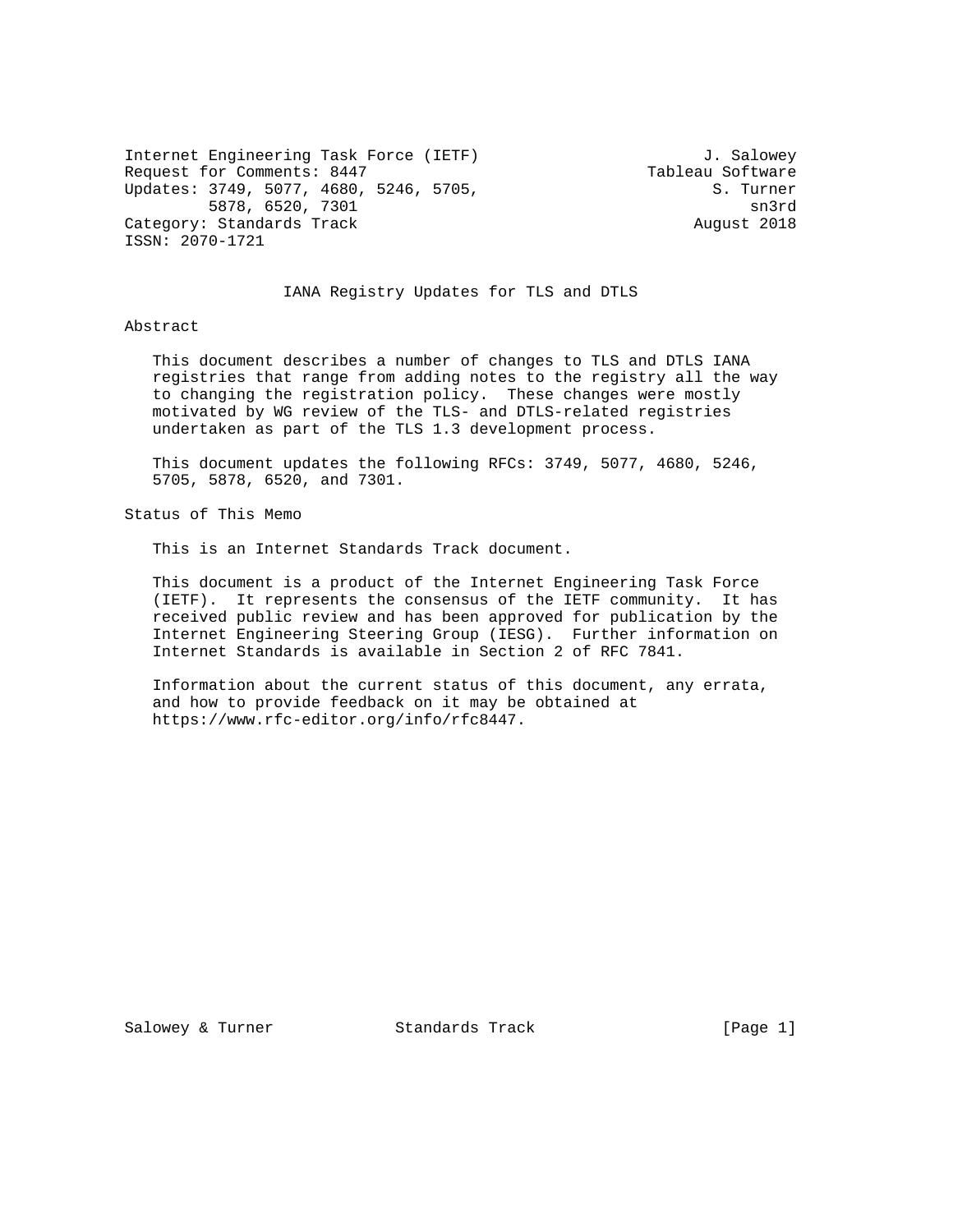# Copyright Notice

 Copyright (c) 2018 IETF Trust and the persons identified as the document authors. All rights reserved.

 This document is subject to BCP 78 and the IETF Trust's Legal Provisions Relating to IETF Documents (https://trustee.ietf.org/license-info) in effect on the date of publication of this document. Please review these documents carefully, as they describe your rights and restrictions with respect to this document. Code Components extracted from this document must include Simplified BSD License text as described in Section 4.e of the Trust Legal Provisions and are provided without warranty as described in the Simplified BSD License.

Table of Contents

|                |                                                                                                                                                                                                                                                      | 3              |
|----------------|------------------------------------------------------------------------------------------------------------------------------------------------------------------------------------------------------------------------------------------------------|----------------|
| 2.             |                                                                                                                                                                                                                                                      | 3              |
| 3.             | Adding "TLS" to Registry Names                                                                                                                                                                                                                       | 3              |
| 4.             |                                                                                                                                                                                                                                                      | $\overline{4}$ |
| 5.             | Adding "Recommended" Column                                                                                                                                                                                                                          | $\overline{4}$ |
| б.             | Session Ticket TLS Extension                                                                                                                                                                                                                         | 4              |
| 7 <sup>1</sup> |                                                                                                                                                                                                                                                      | 5              |
| 8.             | TLS Cipher Suites Registry                                                                                                                                                                                                                           | - 8            |
| 9.             |                                                                                                                                                                                                                                                      | 10             |
|                | 10. TLS ClientCertificateType Identifiers                                                                                                                                                                                                            | 11             |
|                | 11. New Session Ticket TLS Handshake Message Type                                                                                                                                                                                                    | 12             |
|                | 12. TLS Exporter Labels Registry                                                                                                                                                                                                                     | 12             |
|                | 13. Adding Missing Item to TLS Alerts Registry                                                                                                                                                                                                       | 13             |
|                |                                                                                                                                                                                                                                                      | 14             |
|                |                                                                                                                                                                                                                                                      | 15             |
|                |                                                                                                                                                                                                                                                      | 16             |
|                |                                                                                                                                                                                                                                                      | 16             |
|                |                                                                                                                                                                                                                                                      | 17             |
|                |                                                                                                                                                                                                                                                      | 18             |
|                |                                                                                                                                                                                                                                                      | 18             |
|                | Normative References<br>20 1                                                                                                                                                                                                                         | 18             |
|                | Informative References<br>20.2.                                                                                                                                                                                                                      | 19             |
|                | Authors' Addresses<br>and the contract of the contract of the contract of the contract of the contract of the contract of the contract of the contract of the contract of the contract of the contract of the contract of the contract of the contra | 20             |
|                |                                                                                                                                                                                                                                                      |                |

Salowey & Turner Standards Track (Page 2)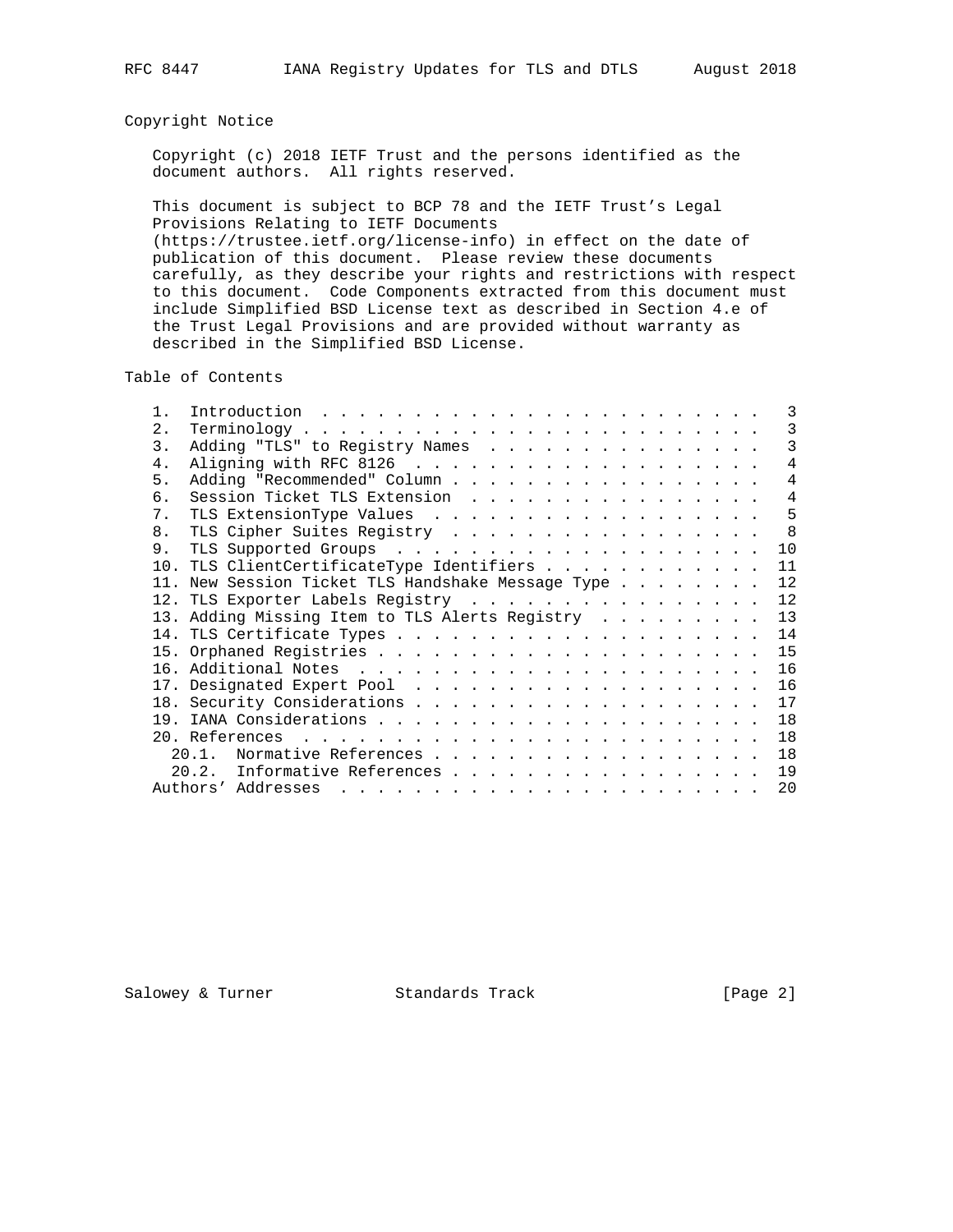## 1. Introduction

 Per this document, IANA has made changes to a number of IANA registries related to Transport Layer Security (TLS) and Datagram Transport Layer Security (DTLS). These changes were almost entirely motivated by the development of TLS 1.3 [RFC8446].

 The changes introduced by this document range from simple, e.g., adding notes, to complex, e.g., changing a registry's registration policy. Instead of listing the changes and their rationale here in the introduction, each section provides rationale for the proposed change(s).

 This document proposes no changes to the registration policies for TLS Alerts [RFC8446], TLS ContentType [RFC8446], TLS HandshakeType [RFC8446], and TLS Certificate Status Types [RFC6961] registries; the existing policies (Standards Action for the first three; IETF Review for the last), are appropriate for these one-byte code points because of their scarcity.

2. Terminology

 The key words "MUST", "MUST NOT", "REQUIRED", "SHALL", "SHALL NOT", "SHOULD", "SHOULD NOT", "RECOMMENDED", "NOT RECOMMENDED", "MAY", and "OPTIONAL" in this document are to be interpreted as described in BCP 14 [RFC2119] [RFC8174] when, and only when, they appear in all capitals, as shown here.

3. Adding "TLS" to Registry Names

 For consistency amongst TLS registries, IANA has prepended "TLS" to the following registries:

- o Application-Layer Protocol Negotiation (ALPN) Protocol IDs [RFC7301],
- o ExtensionType Values,
- o Heartbeat Message Types [RFC6520], and
- o Heartbeat Modes [RFC6520].

 IANA has updated the reference for these four registries to also refer to this document. The remainder of this document will use the registry names with the "TLS" prefix.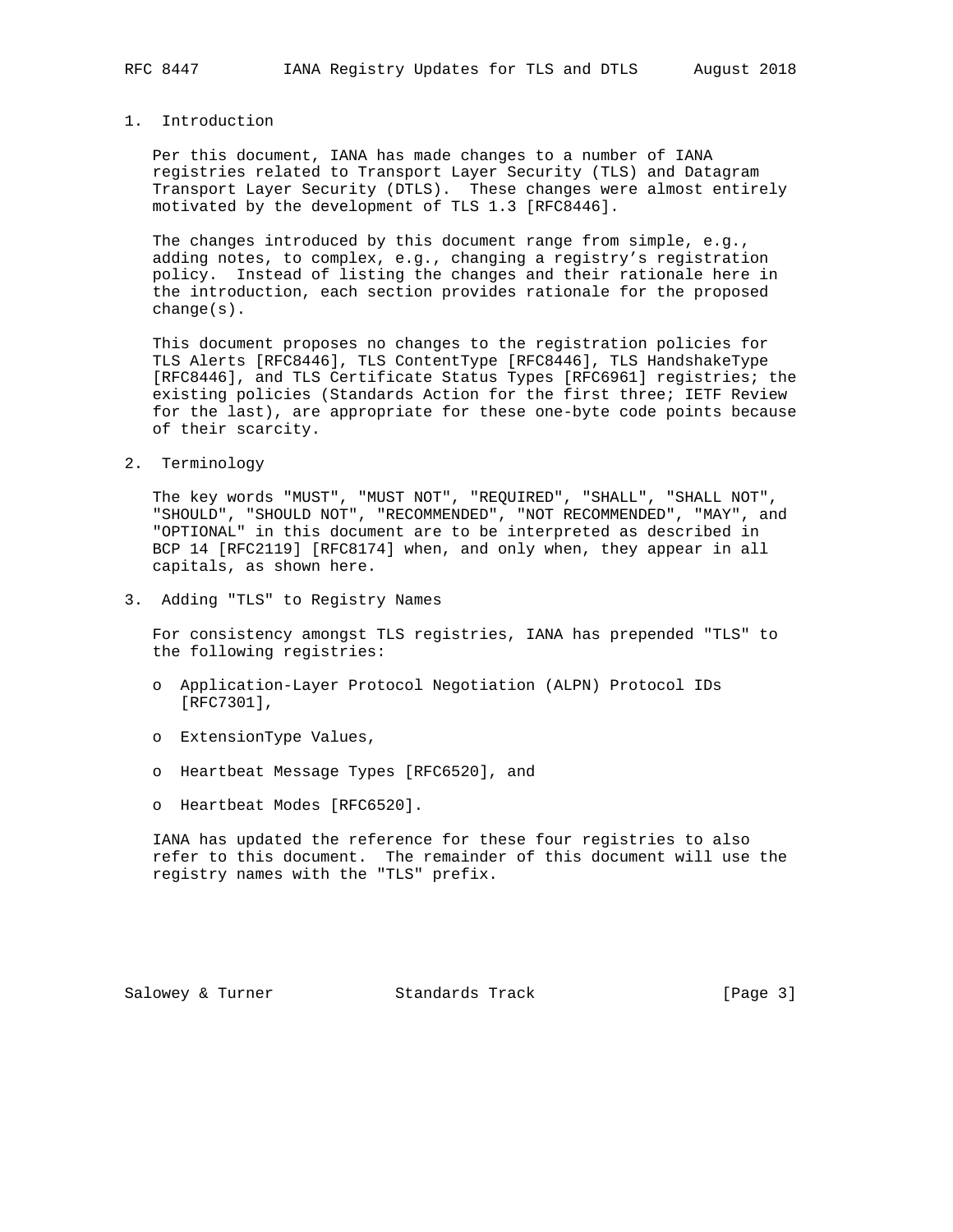4. Aligning with RFC 8126

 Many of the TLS-related IANA registries had the registration procedure "IETF Consensus", which was changed to "IETF Review" by [RFC8126]. To align with the new terminology, IANA has updated the following registries to "IETF Review":

- o TLS Authorization Data Formats [RFC4680]
- o TLS Supplemental Data Formats (SupplementalDataType) [RFC5878]

 This is not a universal change, as some registries originally defined with "IETF Consensus" are undergoing other changes either as a result of this document, [RFC8446], or [RFC8422].

 IANA has updated the reference for these two registries to also refer to this document.

5. Adding "Recommended" Column

 Per this document, a "Recommended" column has been added to many of the TLS registries to indicate parameters that are generally recommended for implementations to support. Adding a "Recommended" parameter (i.e., "Y") to a registry or updating a parameter to "Recommended" status requires Standards Action. Not all parameters defined in Standards Track documents need to be marked as "Recommended".

 If an item is not marked as "Recommended" (i.e., "N"), it does not necessarily mean that it is flawed; rather, it indicates that the item either has not been through the IETF consensus process, has limited applicability, or is intended only for specific use cases.

6. Session Ticket TLS Extension

 The nomenclature for the registry entries in the TLS ExtensionType Values registry correspond to the presentation language field name except for entry 35. To ensure that the values in the registry are consistently identified in the registry, IANA:

- o has renamed entry 35 to "session\_ticket (renamed from "SessionTicket TLS")" [RFC5077].
- o has added a reference to this document in the "Reference" column for entry 35.

Salowey & Turner Standards Track [Page 4]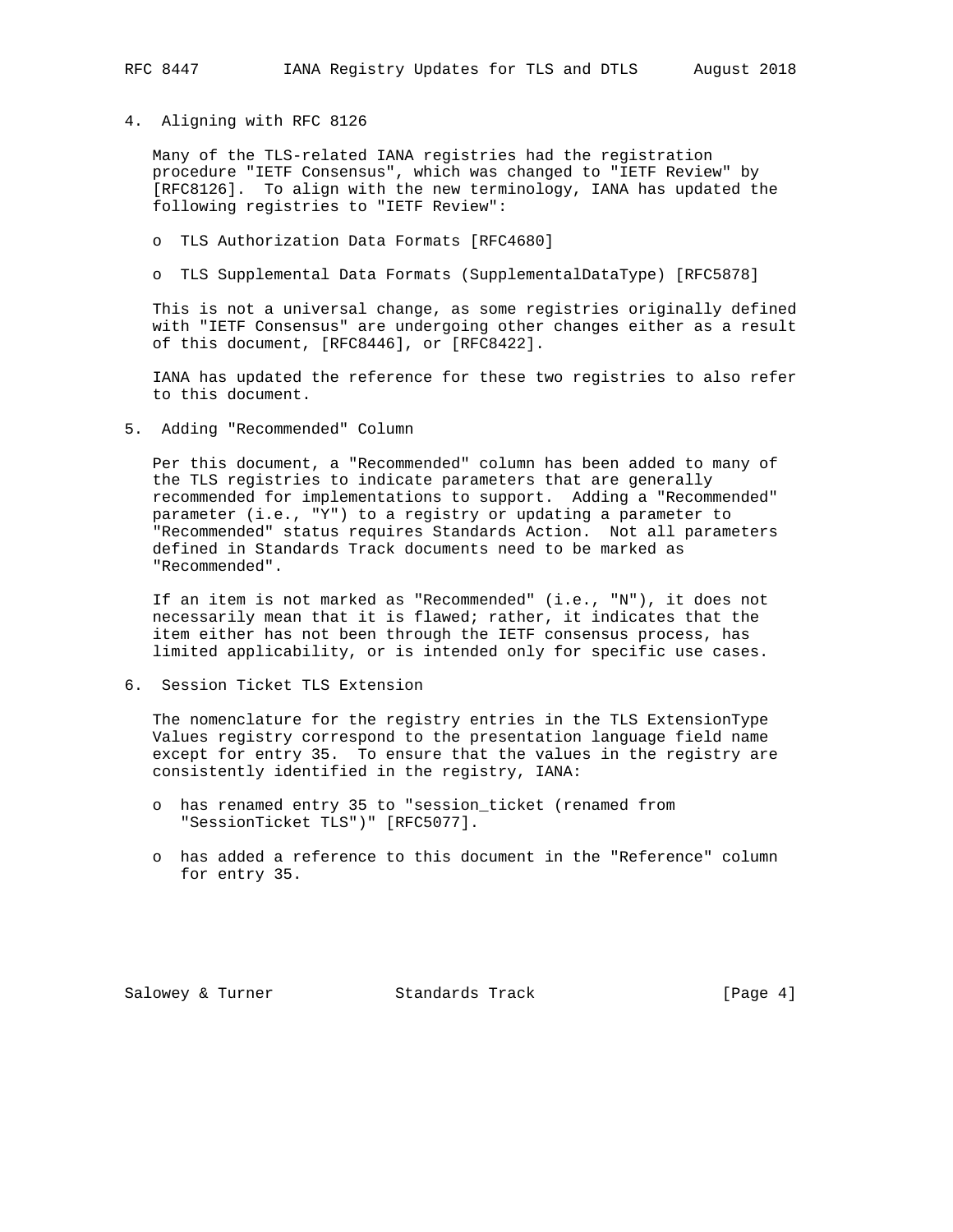#### 7. TLS ExtensionType Values

 Experience has shown that the IETF Review registry policy for TLS extensions was too strict. Based on WG consensus, the decision was taken to change the registration policy to Specification Required [RFC8126] while reserving a small part of the code space for private use. Therefore, IANA has updated the TLS ExtensionType Values registry as follows:

o Changed the registry policy to:

 Values with the first byte in the range 0-254 (decimal) are assigned via Specification Required [RFC8126]. Values with the first byte 255 (decimal) are reserved for Private Use [RFC8126].

o Updated the "Reference" to also refer to this document.

 See Section 17 for additional information about the designated expert pool.

 Despite wanting to "loosen" the registration policies for TLS extensions, it is still useful to indicate in the IANA registry which extensions the WG recommends be supported. Therefore, IANA has updated the TLS ExtensionType Values registry as follows:

 o Added a "Recommended" column with the contents as listed below. This table has been generated by marking Standards Track RFCs as "Y" and all others as "N". The "Recommended" column is assigned a value of "N" unless explicitly requested, and adding a value with a "Recommended" value of "Y" requires Standards Action [RFC8126]. IESG Approval is REQUIRED for a Y->N transition.

| Extension              | Recommended |
|------------------------|-------------|
| server name            | Y           |
| max fragment length    | N           |
| client_certificate_url | Y           |
| trusted ca keys        | Y           |
| truncated hmac         | Y           |
| status request         | Y           |
| user mapping           | Y           |

Salowey & Turner Standards Track [Page 5]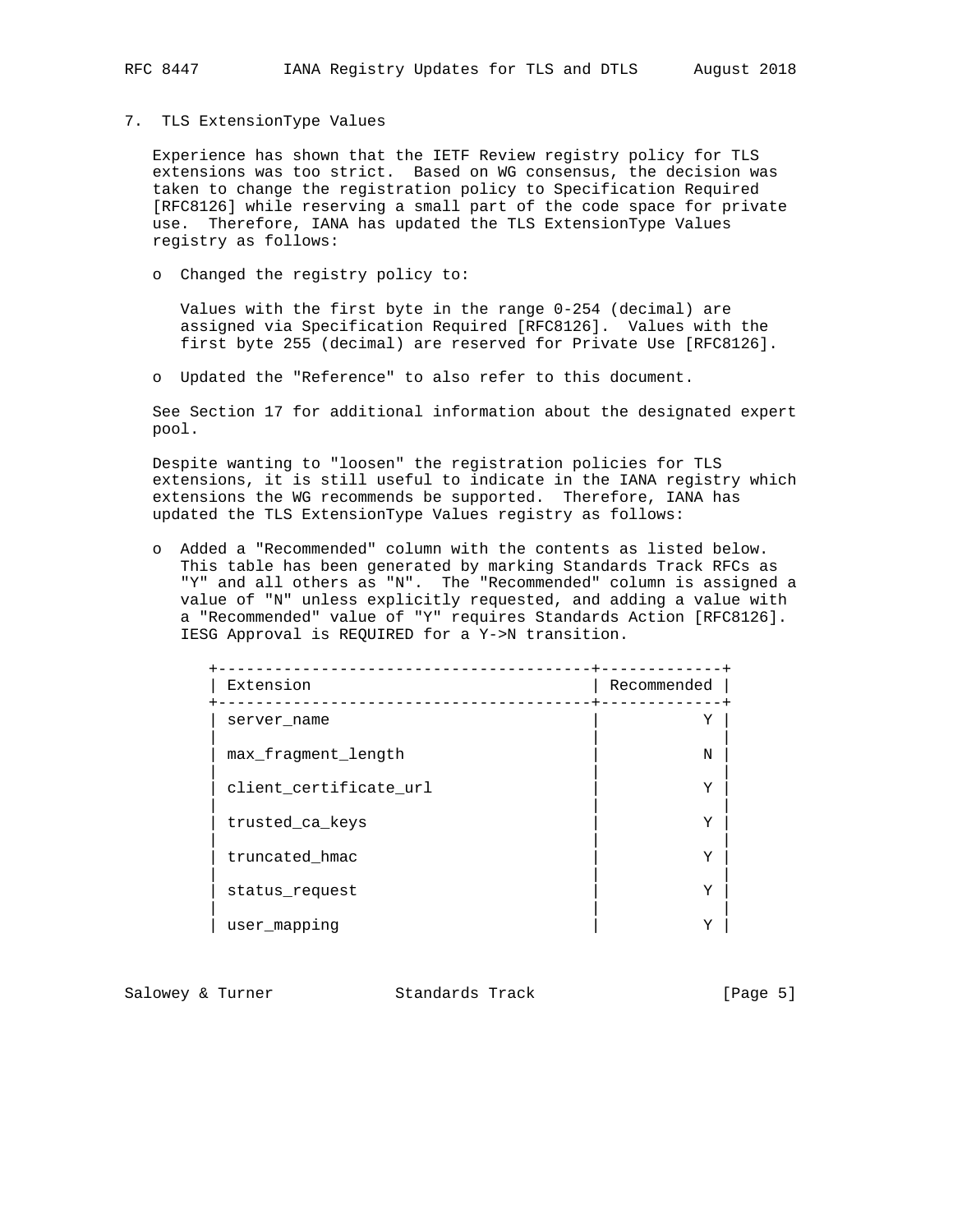| Extension                              | -----------<br>Recommended |
|----------------------------------------|----------------------------|
| client_authz                           | Ν                          |
| server_authz                           | Ν                          |
| cert_type                              | N                          |
| supported_groups                       | Υ                          |
| ec_point_formats                       | Υ                          |
| srp                                    | N                          |
| signature_algorithms                   | Υ                          |
| use_srtp                               | Υ                          |
| heartbeat                              | Υ                          |
| application_layer_protocol_negotiation | Υ                          |
| status_request_v2                      | Υ                          |
| signed_certificate_timestamp           | Ν                          |
| client_certificate_type                | Υ                          |
| server_certificate_type                | Υ                          |
| padding                                | Υ                          |
| encrypt_then_mac                       | Υ                          |
| extended_master_secret                 | Υ                          |
| cached_info                            | Υ                          |
| session_ticket                         | Υ                          |
| renegotiation_info                     | Υ                          |

Salowey & Turner Standards Track [Page 6]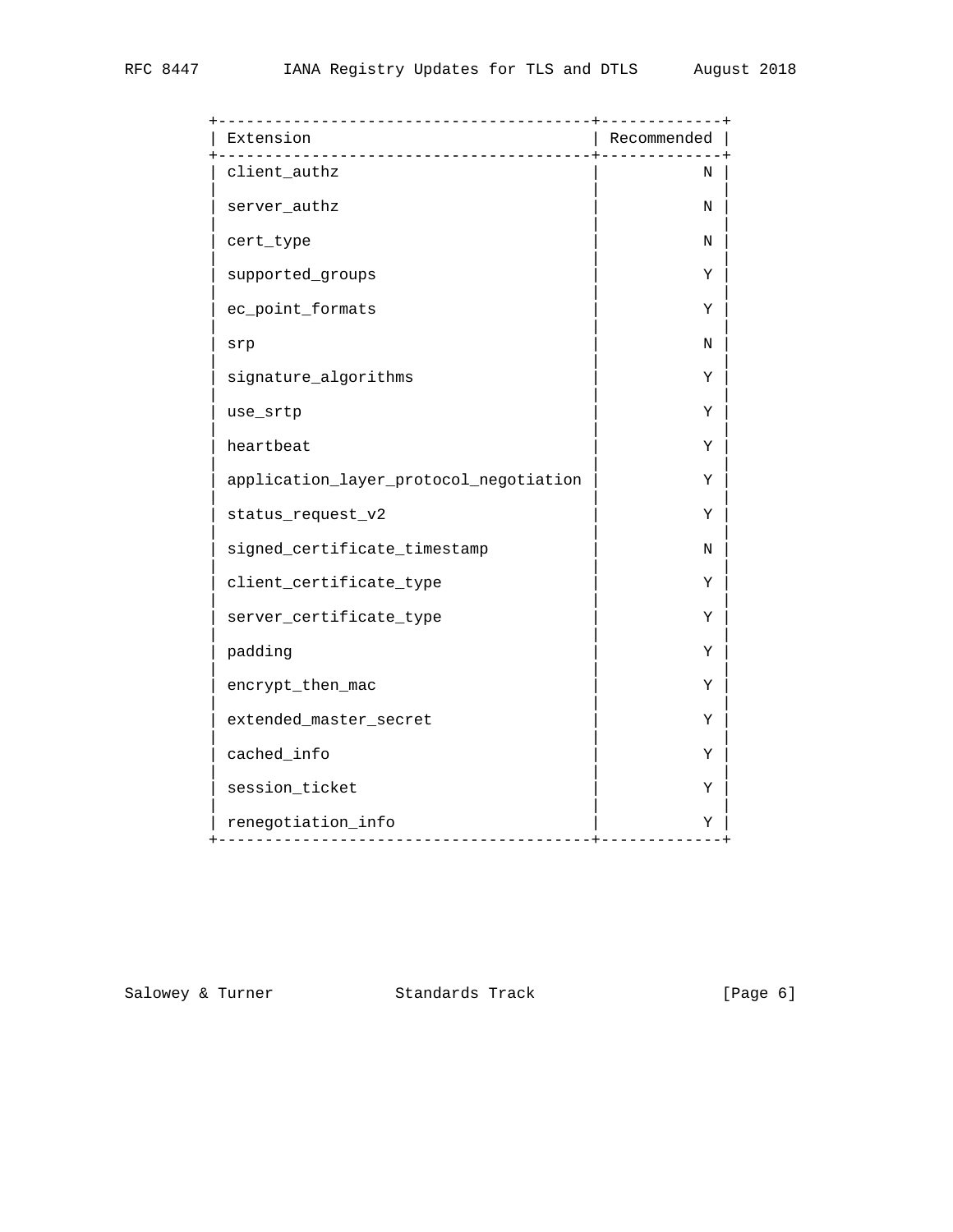IANA has added the following notes:

- Note: The role of the designated expert is described in RFC 8447. The designated expert [RFC8126] ensures that the specification is publicly available. It is sufficient to have an Internet-Draft (that is posted and never published as an RFC) or a document from another standards body, industry consortium, university site, etc. The expert may provide more in-depth reviews, but their approval should not be taken as an endorsement of the extension.
- Note: As specified in [RFC8126], assignments made in the Private Use space are not generally useful for broad interoperability. It is the responsibility of those making use of the Private Use range to ensure that no conflicts occur (within the intended scope of use). For widespread experiments, temporary reservations are available.
- Note: If an item is not marked as "Recommended", it does not necessarily mean that it is flawed; rather, it indicates that the item either has not been through the IETF consensus process, has limited applicability, or is intended only for specific use cases.

The extensions added by [RFC8446] are omitted from the above table; additionally, token\_binding is omitted, since [TOKBIND] specifies the value of the "Recommended" column for this extension.

 [RFC8446] also uses the TLS ExtensionType Values registry originally created in [RFC4366]. The following text is from [RFC8446] and is included here to ensure alignment between these specifications.

- o IANA has updated this registry to include the "key\_share", "pre\_shared\_key", "psk\_key\_exchange\_modes", "early\_data", "cookie", "supported\_versions", "certificate\_authorities", "oid\_filters", "post\_handshake\_auth", and "signature\_algorithms\_cert" extensions with the values defined in [RFC8446] and the "Recommended" value of "Y".
- o IANA has updated this registry to include a "TLS 1.3" column that lists the messages in which the extension may appear. This column has been initially populated from the table in Section 4.2 of [RFC8446] with any extension not listed there marked as "-" to indicate that it is not used by TLS 1.3.

Salowey & Turner Standards Track [Page 7]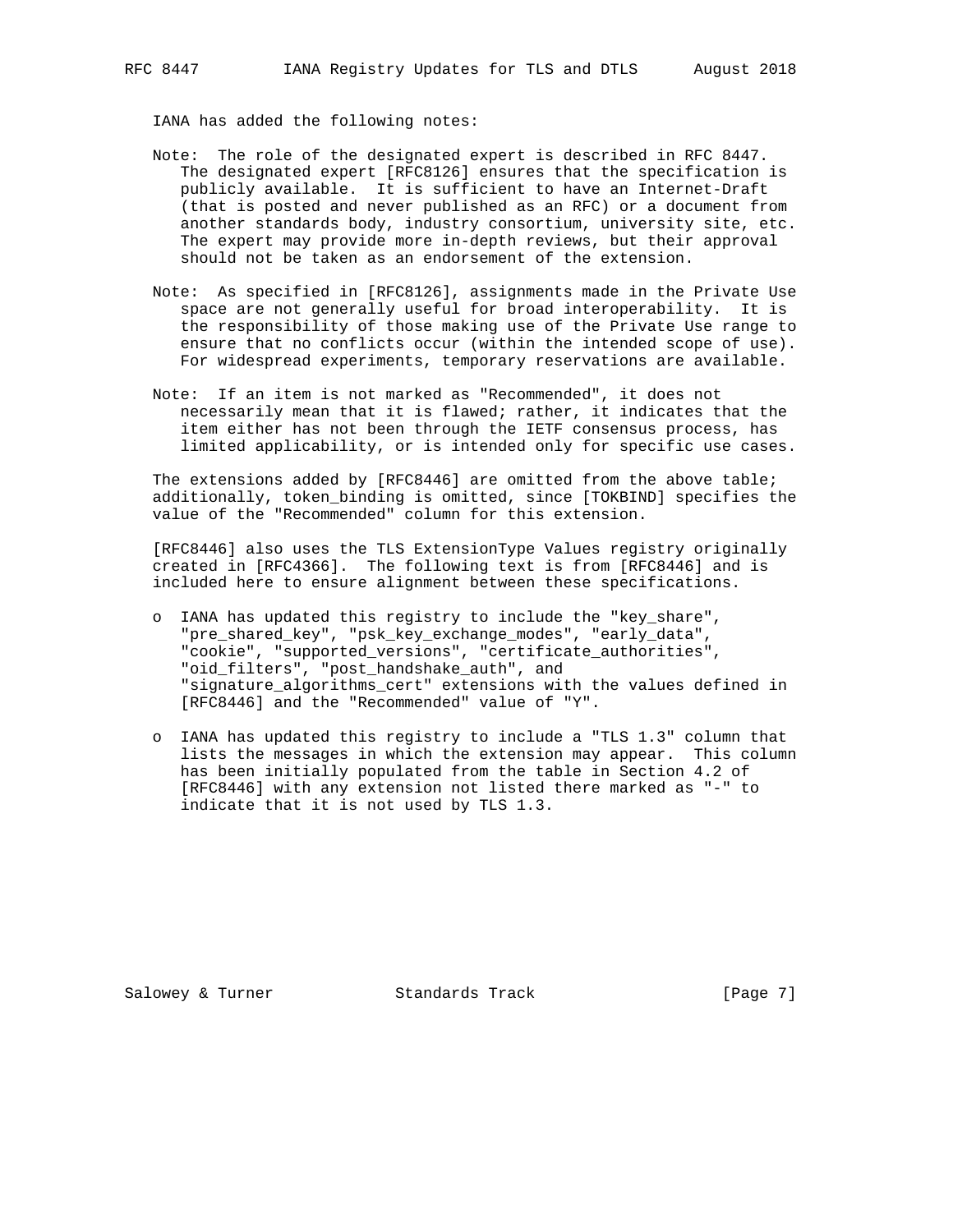### 8. TLS Cipher Suites Registry

 Experience has shown that the IETF Consensus registry policy for TLS Cipher Suites was too strict. Based on WG consensus, the decision was taken to change the TLS Cipher Suites registry's registration policy to Specification Required [RFC8126] while reserving a small part of the code space for private use. Therefore, IANA has updated the TLS Cipher Suites registry's policy as follows:

 Values with the first byte in the range 0-254 (decimal) are assigned via Specification Required [RFC8126]. Values with the first byte 255 (decimal) are reserved for Private Use [RFC8126].

 See Section 17 for additional information about the designated expert pool.

 The TLS Cipher Suites registry has grown significantly and will continue to do so. To better guide those not intimately involved in TLS, IANA has updated the TLS Cipher Suites registry as follows:

 o Added a "Recommended" column to the TLS Cipher Suites registry. The cipher suites that follow in the two tables are marked as "Y". All other cipher suites are marked as "N". The "Recommended" column is assigned a value of "N" unless explicitly requested, and adding a value with a "Recommended" value of "Y" requires Standards Action [RFC8126]. IESG Approval is REQUIRED for a Y->N transition.

 The cipher suites that follow are Standards Track server authenticated (and optionally client-authenticated) cipher suites that are currently available in TLS 1.2.

| Cipher Suite Name                             | Value                          |
|-----------------------------------------------|--------------------------------|
| TLS DHE RSA WITH AES 128 GCM SHA256           | ${0x00,0x9E}$                  |
| TLS_DHE_RSA_WITH_AES_256_GCM_SHA384           | ${0x00,0x9F}$                  |
| TLS_ECDHE_ECDSA_WITH_AES_128_GCM_SHA256       | $\{0 \times C0, 0 \times 2B\}$ |
| TLS ECDHE ECDSA WITH AES 256 GCM SHA384       | $\{0 \times C0, 0 \times 2C\}$ |
| TLS ECDHE RSA WITH AES 128 GCM SHA256         | $\{0 \times C0, 0 \times 2F\}$ |
| TLS_ECDHE_RSA_WITH_AES_256_GCM_SHA384         | $\{0 \times C0, 0 \times 30\}$ |
| TLS DHE RSA WITH AES 128 CCM                  | $\{0 \times C0, 0 \times 9E\}$ |
| TLS_DHE_RSA_WITH_AES_256_CCM                  | $\{0 \times C0, 0 \times 9F\}$ |
| TLS_ECDHE_RSA_WITH_CHACHA20_POLY1305_SHA256   | $\{0 \times CC, 0 \times A8\}$ |
| TLS_ECDHE_ECDSA_WITH_CHACHA20_POLY1305_SHA256 | $\{0 \times CC, 0 \times A9\}$ |
| TLS_DHE_RSA_WITH_CHACHA20_POLY1305_SHA256     | $\set{0xCC, 0xAA}$             |

Salowey & Turner Standards Track (Page 8)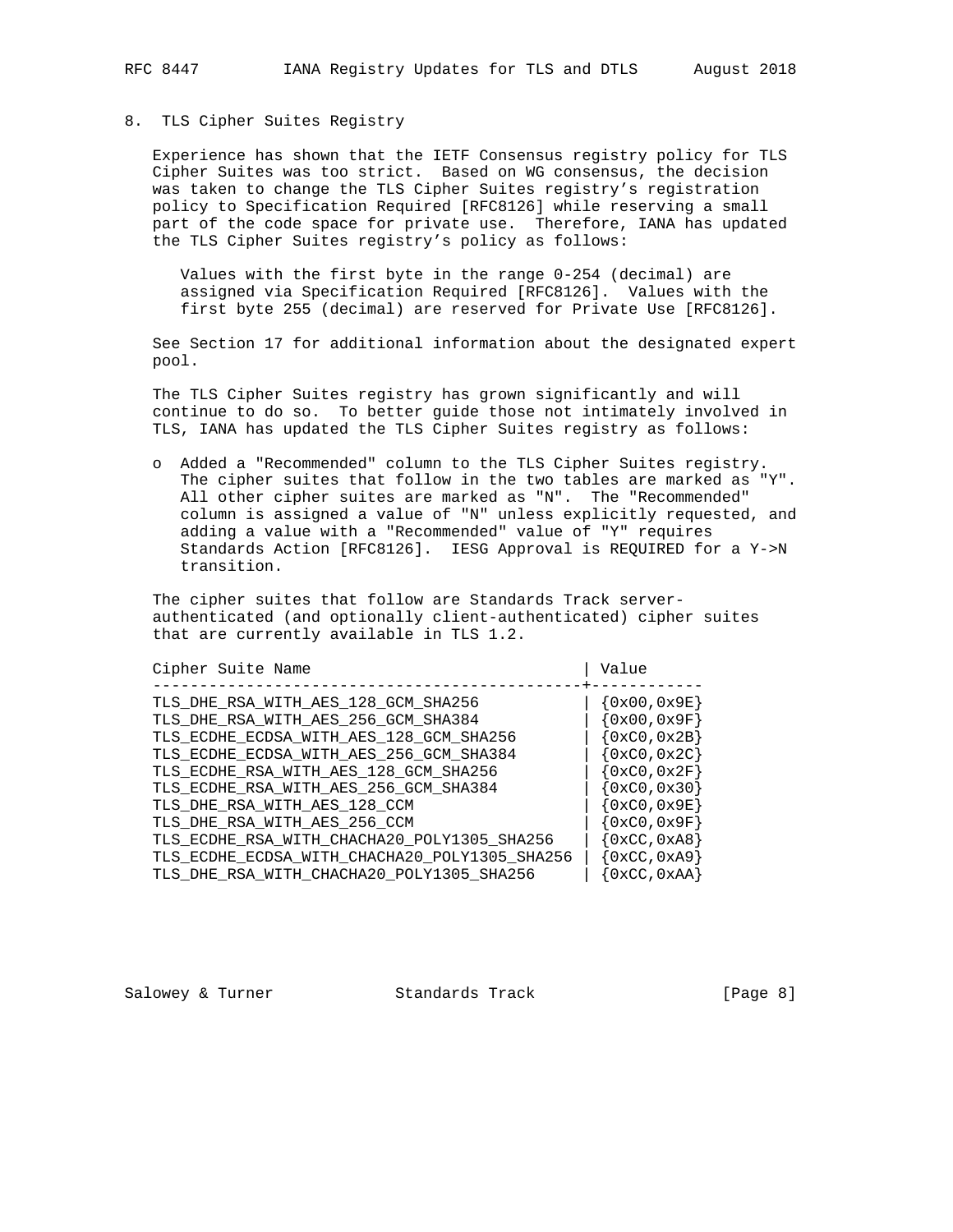The cipher suites that follow are Standards Track ephemeral pre-

shared key cipher suites that are available in TLS 1.2.

| Cipher Suite Name                                                                                                                                                                                                                                                     | Value                                                                                                                                                  |
|-----------------------------------------------------------------------------------------------------------------------------------------------------------------------------------------------------------------------------------------------------------------------|--------------------------------------------------------------------------------------------------------------------------------------------------------|
| TLS DHE PSK WITH AES 128 GCM SHA256<br>TLS_DHE_PSK_WITH_AES_256_GCM_SHA384<br>TLS_DHE_PSK_WITH_AES_128_CCM<br>TLS DHE PSK WITH AES 256 CCM<br>TLS_ECDHE_PSK_WITH_AES_128_GCM_SHA256<br>TLS_ECDHE_PSK_WITH_AES_256_GCM_SHA384<br>TLS_ECDHE_PSK_WITH_AES_128_CCM_SHA256 | $\{0x00, 0xAA\}$<br>$\{0x00, 0xAB\}$<br>$\{0xC0, 0xA6\}$<br>$\{0xC0, 0xA7\}$<br>$\{0 \times D0, 0 \times 01\}$<br>$\{0xD0, 0x02\}$<br>$\{0xD0, 0x05\}$ |
| TLS_ECDHE_PSK_WITH_CHACHA20_POLY1305_SHA256<br>TLS_DHE_PSK_WITH_CHACHA20_POLY1305_SHA256                                                                                                                                                                              | $\{0 \times CC, 0 \times AC\}$<br>$\{0 \times CC, 0 \times AD\}$                                                                                       |

 The TLS 1.3 cipher suites specified by [RFC8446] are not listed here; that document provides for their "Recommended" status.

 Despite the following behavior being misguided, experience has shown that some customers use the IANA registry as a checklist against which to measure an implementation's completeness, and some implementers blindly implement cipher suites. Therefore, IANA has added the following warning to the registry:

 WARNING: Cryptographic algorithms and parameters will be broken or weakened over time. Blindly implementing cipher suites listed here is not advised. Implementers and users need to check that the cryptographic algorithms listed continue to provide the expected level of security.

 IANA has added the following note to ensure that those that focus on IANA registries are aware that TLS 1.3 [RFC8446] uses the same registry but defines ciphers differently:

 Note: Although TLS 1.3 uses the same cipher suite space as previous versions of TLS, TLS 1.3 cipher suites are defined differently, only specifying the symmetric ciphers and hash function, and cannot be used for TLS 1.2. Similarly, TLS 1.2 and lower cipher suite values cannot be used with TLS 1.3.

 IANA has added the following notes to document the rules for populating the "Recommended" column:

 Note: CCM\_8 cipher suites are not marked as "Recommended". These cipher suites have a significantly truncated authentication tag that represents a security trade-off that may not be appropriate for general environments.

Salowey & Turner Standards Track (Page 9)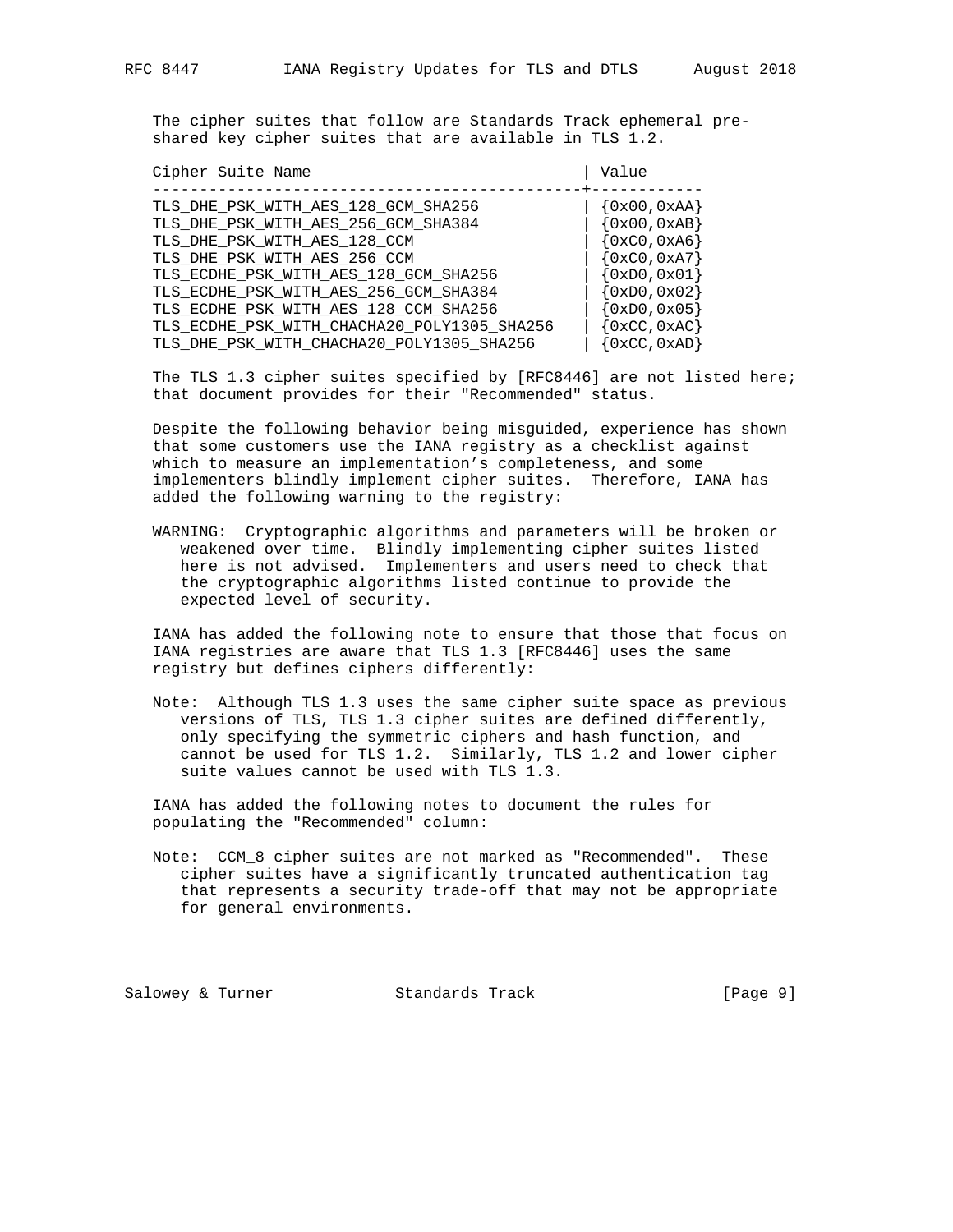Note: If an item is not marked as "Recommended", it does not necessarily mean that it is flawed; rather, it indicates that the item either has not been through the IETF consensus process, has limited applicability, or is intended only for specific use cases.

IANA has added the following notes for additional information:

- Note: The role of the designated expert is described in RFC 8447. The designated expert [RFC8126] ensures that the specification is publicly available. It is sufficient to have an Internet-Draft (that is posted and never published as an RFC) or a document from another standards body, industry consortium, university site, etc. The expert may provide more in-depth reviews, but their approval should not be taken as an endorsement of the cipher suite.
- Note: As specified in [RFC8126], assignments made in the Private Use space are not generally useful for broad interoperability. It is the responsibility of those making use of the Private Use range to ensure that no conflicts occur (within the intended scope of use). For widespread experiments, temporary reservations are available.

 IANA has updated the reference for this registry to also refer to this document.

9. TLS Supported Groups

 Similar to cipher suites, supported groups have proliferated over time, and some use the registry to measure implementations. Therefore, IANA has added a "Recommended" column with a "Y" for secp256r1, secp384r1, x25519, and x448, while all others are "N". These "Y" groups are taken from Standards Track RFCs; [RFC8422] elevates secp256r1 and secp384r1 to Standards Track. Not all groups from [RFC8422], which is Standards Track, are marked as "Y"; these groups apply to TLS 1.3 [RFC8446] and previous versions of TLS. The "Recommended" column is assigned a value of "N" unless explicitly requested, and adding a value with a "Recommended" value of "Y" requires Standards Action [RFC8126]. IESG Approval is REQUIRED for a Y->N transition.

IANA has added the following notes:

 Note: If an item is not marked as "Recommended", it does not necessarily mean that it is flawed; rather, it indicates that the item either has not been through the IETF consensus process, has limited applicability, or is intended only for specific use cases.

Salowey & Turner Standards Track [Page 10]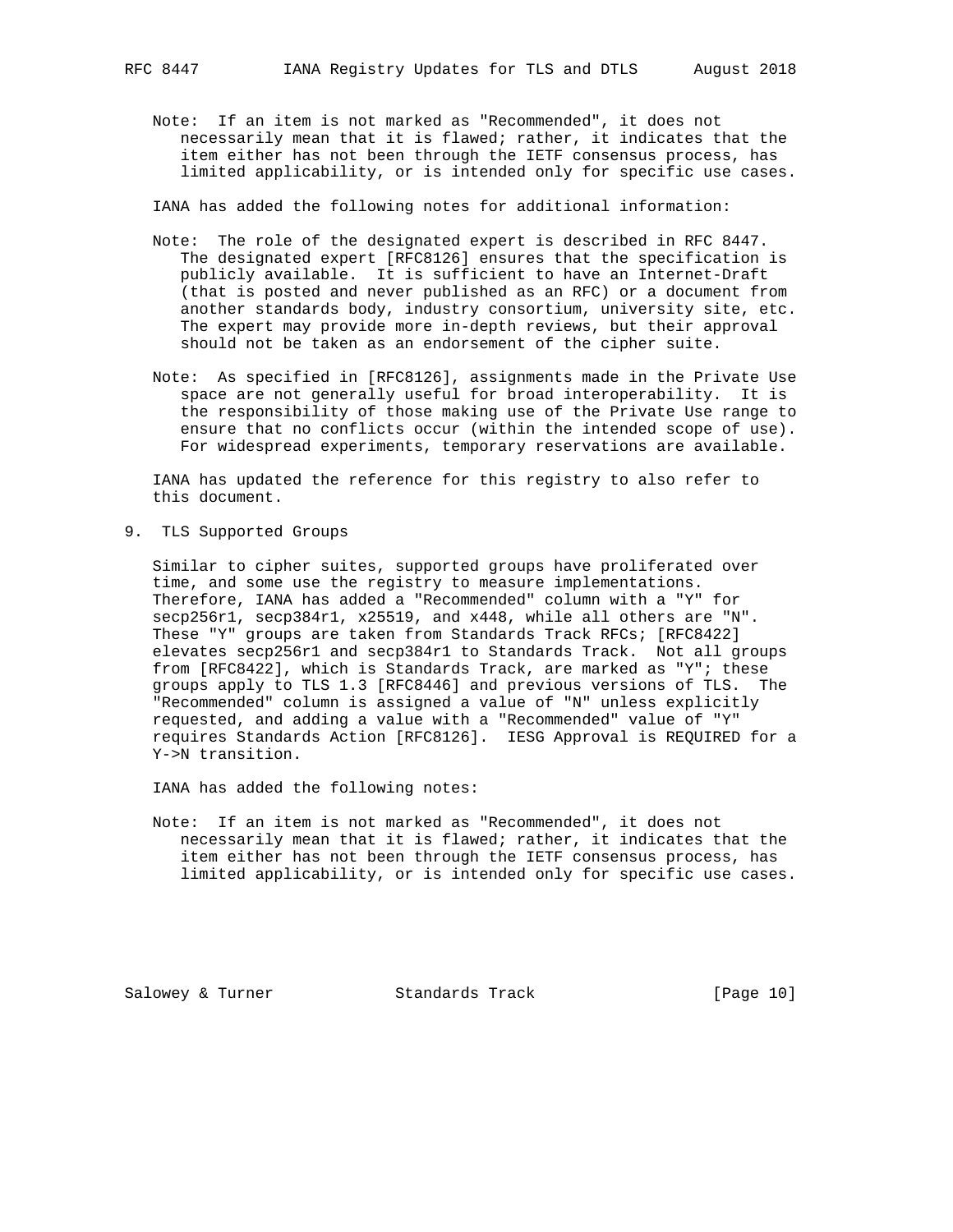Note: The role of the designated expert is described in RFC 8447. The designated expert [RFC8126] ensures that the specification is publicly available. It is sufficient to have an Internet-Draft (that is posted and never published as an RFC) or a document from another standards body, industry consortium, university site, etc. The expert may provide more in-depth reviews, but their approval should not be taken as an endorsement of the supported group.

 Despite the following behavior being misguided, experience has shown that some customers use the IANA registry as a checklist against which to measure an implementation's completeness, and some implementers blindly implement supported groups. Therefore, IANA has added the following warning to the registry:

 WARNING: Cryptographic algorithms and parameters will be broken or weakened over time. Blindly implementing supported groups listed here is not advised. Implementers and users need to check that the cryptographic algorithms listed continue to provide the expected level of security.

 IANA has updated the reference for this registry to also refer to this document.

The value 0 (0x0000) has been marked as reserved.

10. TLS ClientCertificateType Identifiers

 Experience has shown that the IETF Consensus registry policy for TLS ClientCertificateType Identifiers is too strict. Based on WG consensus, the decision was taken to change the registration policy to Specification Required [RFC8126] while reserving some of the code space for Standards Track usage and a small part of the code space for private use. Therefore, IANA has updated the TLS ClientCertificateType Identifiers registry's policy as follows:

 Values in the range 0-63 are assigned via Standards Action. Values 64-223 are assigned via Specification Required [RFC8126]. Values 224-255 are reserved for Private Use.

 See Section 17 for additional information about the designated expert pool.

Salowey & Turner Standards Track [Page 11]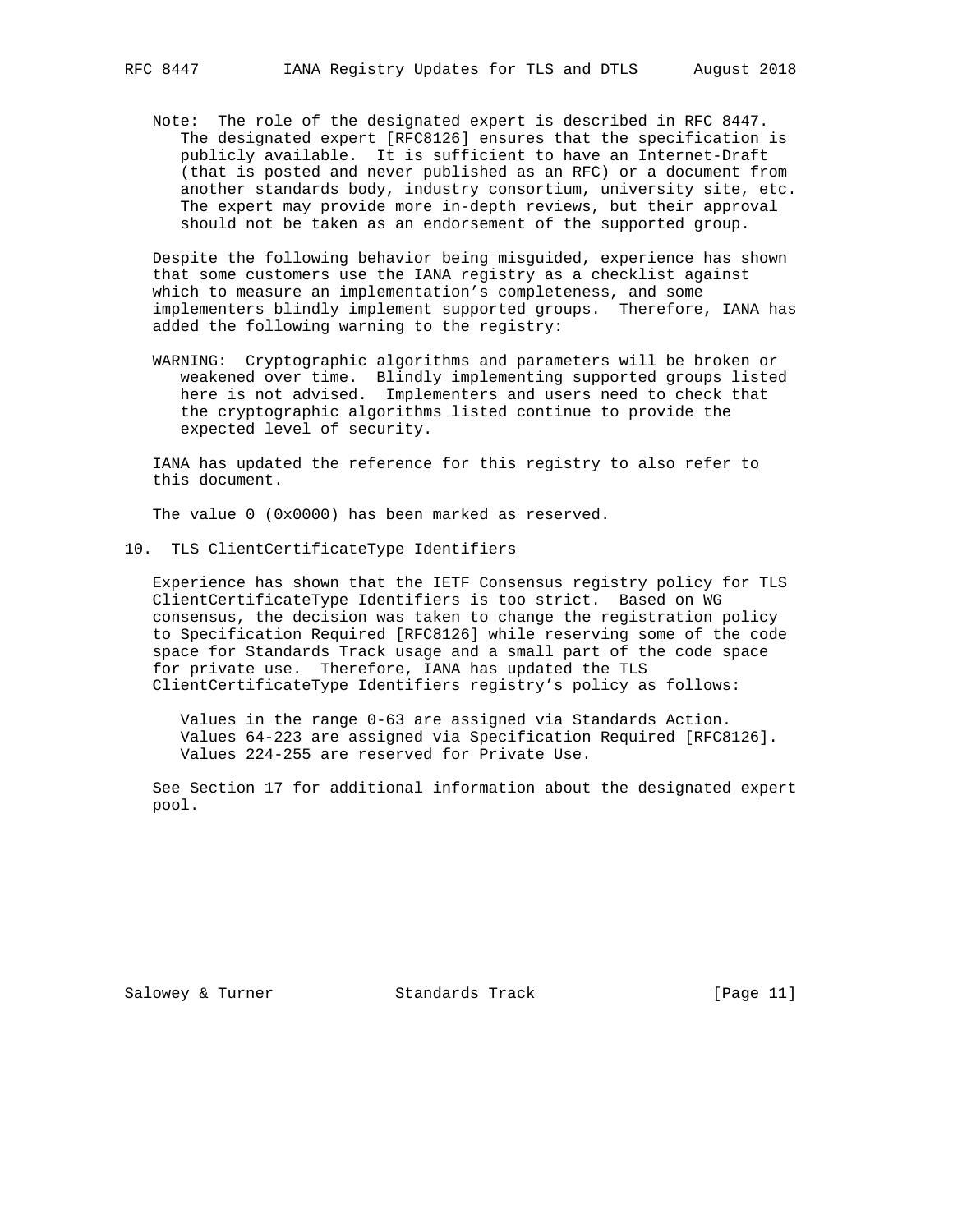IANA has added the following notes:

- Note: The role of the designated expert is described in RFC 8447. The designated expert [RFC8126] ensures that the specification is publicly available. It is sufficient to have an Internet-Draft (that is posted and never published as an RFC) or a document from another standards body, industry consortium, university site, etc. The expert may provide more in-depth reviews, but their approval should not be taken as an endorsement of the identifier.
- Note: As specified in [RFC8126], assignments made in the Private Use space are not generally useful for broad interoperability. It is the responsibility of those making use of the Private Use range to ensure that no conflicts occur (within the intended scope of use). For widespread experiments, temporary reservations are available.
- 11. New Session Ticket TLS Handshake Message Type

 To align with TLS implementations and to align the naming nomenclature with other Handshake message types, IANA:

- o has renamed entry 4 in the TLS HandshakeType registry to "new\_session\_ticket (renamed from NewSessionTicket)" [RFC5077].
- o has added a reference to this document in the "Reference" column for entry 4 in the TLS HandshakeType registry.
- 12. TLS Exporter Labels Registry

 To aid those reviewers who start with the IANA registry, IANA has added:

- o The following note to the TLS Exporter Labels registry:
- Note: [RFC5705] defines keying material exporters for TLS in terms of the TLS PRF. [RFC8446] replaced the PRF with HKDF, thus requiring a new construction. The exporter interface remains the same; however, the value is computed differently.
- o A "Recommended" column to the TLS Exporter Labels registry. The table that follows has been generated by marking Standards Track RFCs as "Y" and all others as "N". The "Recommended" column is assigned a value of "N" unless explicitly requested, and adding a value with a "Recommended" value of "Y" requires Standards Action [RFC8126]. IESG Approval is REQUIRED for a Y->N transition.

Salowey & Turner Standards Track [Page 12]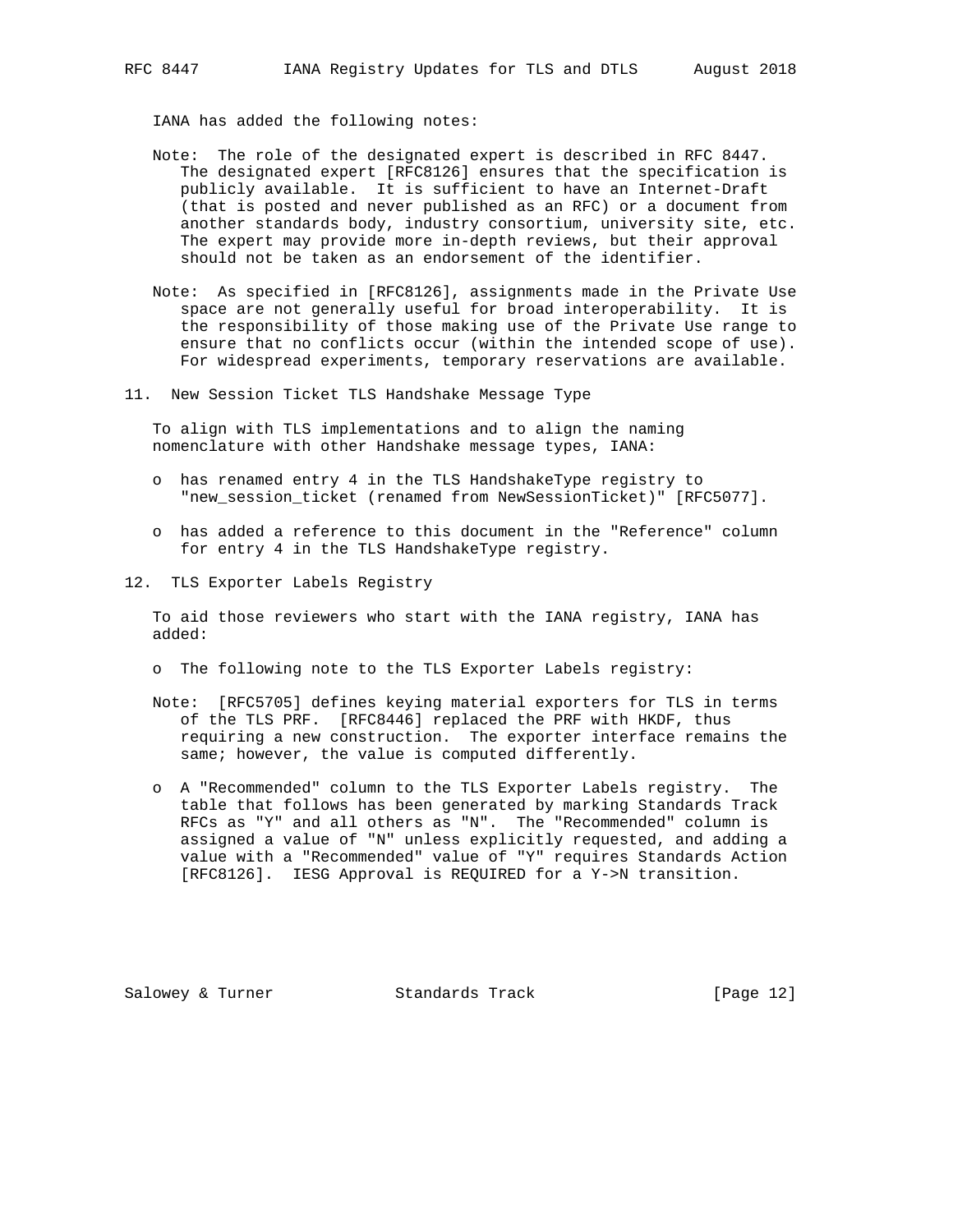| Exporter Value                  | Recommended |
|---------------------------------|-------------|
|                                 |             |
| client finished                 |             |
| server finished                 | Y           |
| master secret                   | Y           |
| key expansion                   | Y           |
| client EAP encryption           | Y           |
| ttls keying material            | Ν           |
| ttls challenge                  | N           |
| EXTRACTOR-dtls srtp             | Y           |
| EXPORTER DTLS OVER SCTP         |             |
| EXPORTER: teap session key seed |             |

 To provide additional information for the designated experts, IANA has added the following notes:

- Note: The role of the designated expert is described in RFC 8447. The designated expert [RFC8126] ensures that the specification is publicly available. It is sufficient to have an Internet-Draft (that is posted and never published as an RFC) or a document from another standards body, industry consortium, university site, etc. The expert may provide more in-depth reviews, but their approval should not be taken as an endorsement of the exporter label. The expert also verifies that the label is a string consisting of printable ASCII characters beginning with "EXPORTER". IANA MUST also verify that one label is not a prefix of any other label. For example, labels "key" or "master secretary" are forbidden.
- Note: If an item is not marked as "Recommended", it does not necessarily mean that it is flawed; rather, it indicates that the item either has not been through the IETF consensus process, has limited applicability, or is intended only for specific use cases.

 IANA has updated the reference for this registry to also refer to this document.

13. Adding Missing Item to TLS Alerts Registry

 IANA has added the following entry to the TLS Alerts registry; the entry was omitted from the IANA instructions in [RFC7301]:

120 no\_application\_protocol Y [RFC7301] [RFC8447]

Salowey & Turner Standards Track [Page 13]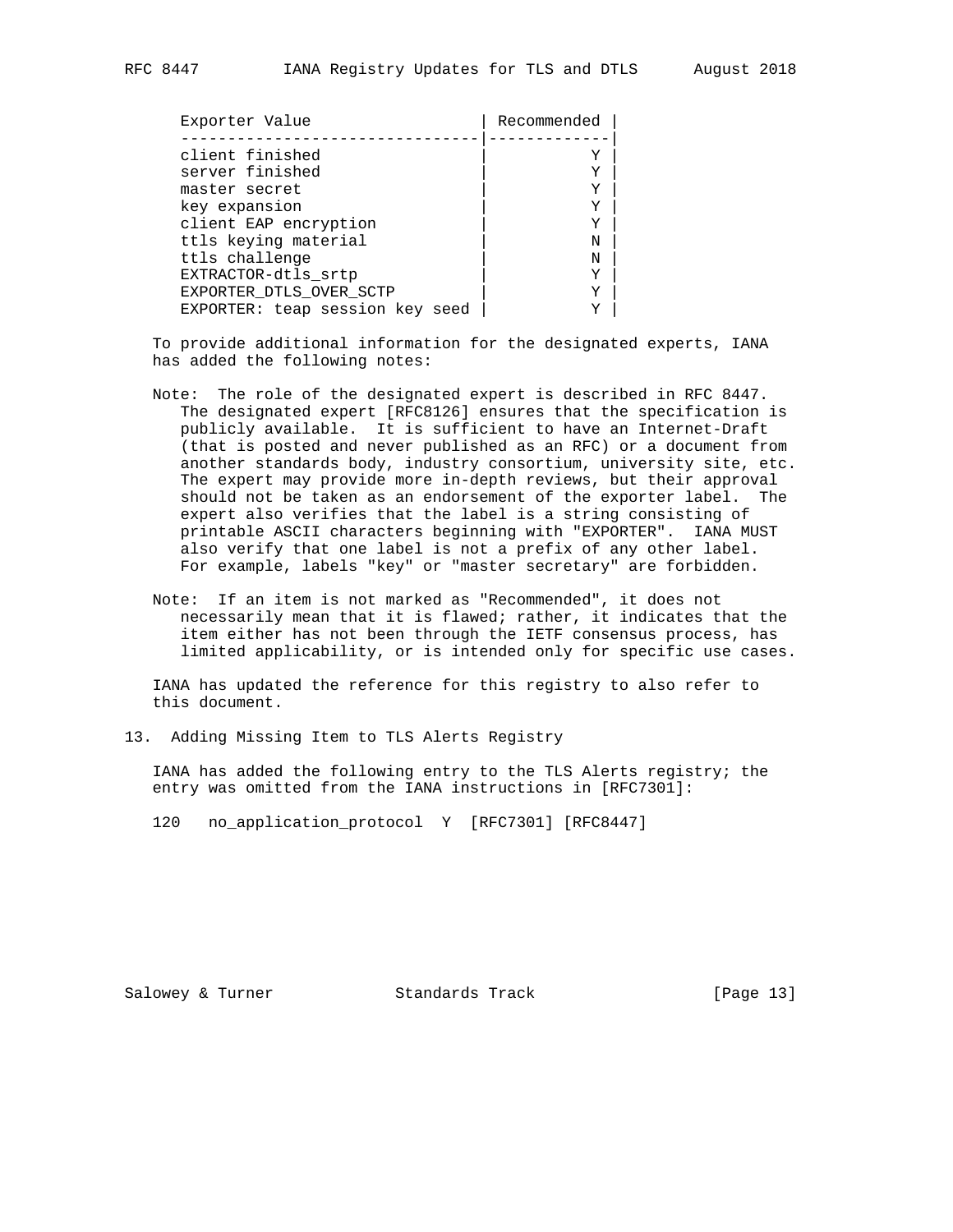#### 14. TLS Certificate Types

 Experience has shown that the IETF Consensus registry policy for TLS Certificate Types is too strict. Based on WG consensus, the decision was taken to change registration policy to Specification Required [RFC8126] while reserving a small part of the code space for private use. Therefore, IANA has changed the TLS Certificate Types registry as follows:

o Changed the registry policy to:

 Values in the range 0-223 (decimal) are assigned via Specification Required [RFC8126]. Values in the range 224-255 (decimal) are reserved for Private Use [RFC8126].

 o Added a "Recommended" column to the registry. X.509 and Raw Public Key are "Y". All others are "N". The "Recommended" column is assigned a value of "N" unless explicitly requested, and adding a value with a "Recommended" value of "Y" requires Standards Action [RFC8126]. IESG Approval is REQUIRED for a Y->N transition.

 See Section 17 for additional information about the designated expert pool.

IANA has added the following notes:

- Note: The role of the designated expert is described in RFC 8447. The designated expert [RFC8126] ensures that the specification is publicly available. It is sufficient to have an Internet-Draft (that is posted and never published as an RFC) or a document from another standards body, industry consortium, university site, etc. The expert may provide more in-depth reviews, but their approval should not be taken as an endorsement of the certificate type.
- Note: If an item is not marked as "Recommended", it does not necessarily mean that it is flawed; rather, it indicates that the item either has not been through the IETF consensus process, has limited applicability, or is intended only for specific use cases.

 IANA has updated the reference for this registry to also refer this document.

Salowey & Turner Standards Track [Page 14]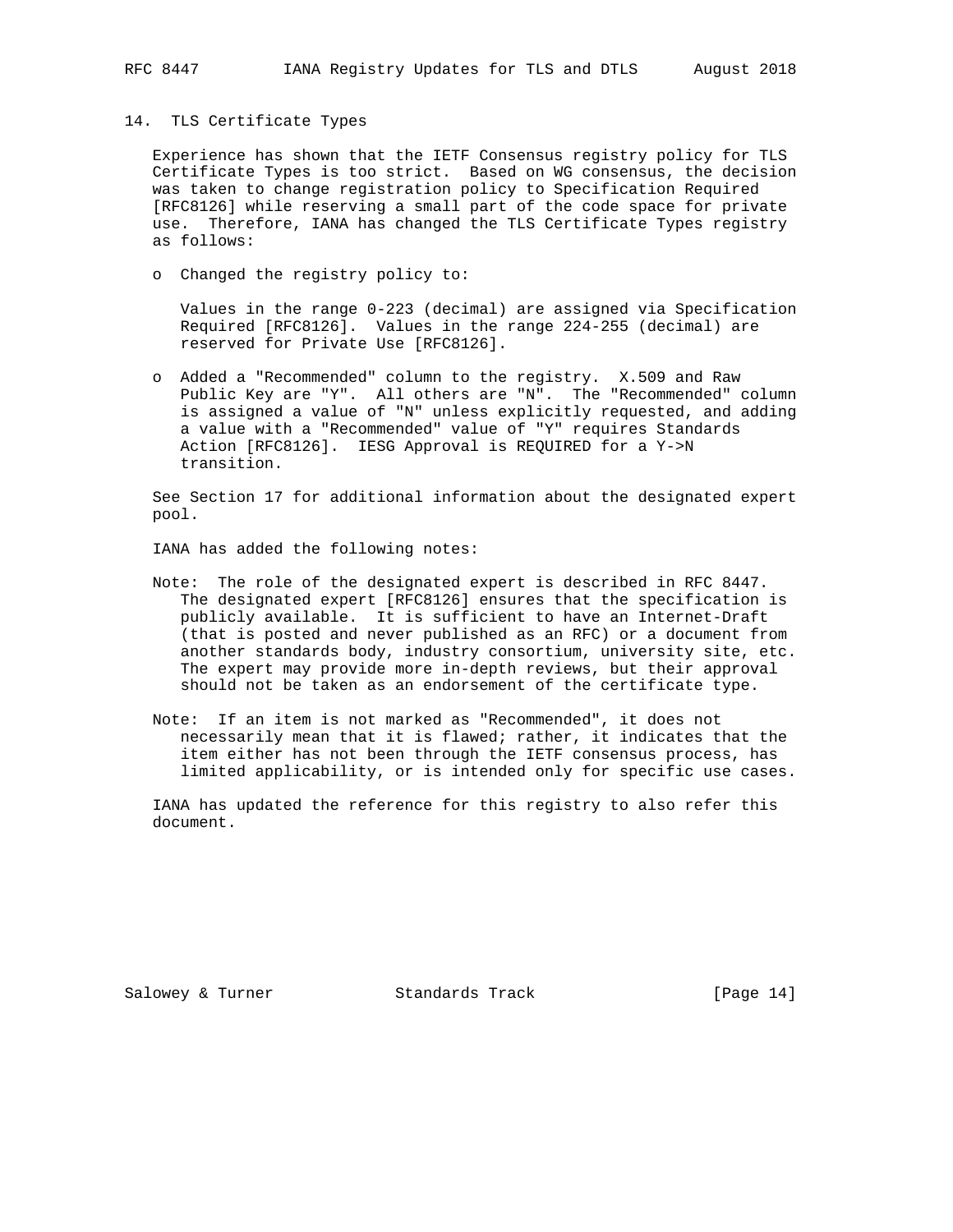#### 15. Orphaned Registries

 To make it clear that (D)TLS 1.3 has orphaned certain registries (i.e., they are only applicable to version of (D)TLS protocol versions prior to 1.3), IANA:

- o has added the following to the TLS Compression Method Identifiers registry [RFC3749]:
- Note: Value 0 (NULL) is the only value in this registry applicable to (D)TLS protocol version 1.3 or later.
- o has added the following to the TLS HashAlgorithm [RFC5246] and TLS SignatureAlgorithm registries [RFC5246]:
- Note: The values in this registry are only applicable to (D)TLS protocol versions prior to 1.3. (D)TLS 1.3 and later versions' values are registered in the TLS SignatureScheme registry.
- o has updated the "Reference" field in the TLS Compression Method Identifiers, TLS HashAlgorithm and TLS SignatureAlgorithm registries to also refer to this document.
- o has updated the TLS HashAlgorithm registry to list values 7 and 9-223 as "Reserved" and the TLS SignatureAlgorithm registry to list values 4-6 and 9-223 as "Reserved".
- o has added the following to the TLS ClientCertificateType Identifiers registry [RFC5246]:
- Note: The values in this registry are only applicable to (D)TLS protocol versions prior to 1.3.

 Despite the fact that the TLS HashAlgorithm and SignatureAlgorithm registries are orphaned, it is still important to warn implementers of pre-TLS1.3 implementations about the dangers of blindly implementing cryptographic algorithms. Therefore, IANA has added the following warning to the TLS HashAlgorithm and SignatureAlgorithm registries:

 WARNING: Cryptographic algorithms and parameters will be broken or weakened over time. Blindly implementing the cryptographic algorithms listed here is not advised. Implementers and users need to check that the cryptographic algorithms listed continue to provide the expected level of security.

Salowey & Turner Standards Track [Page 15]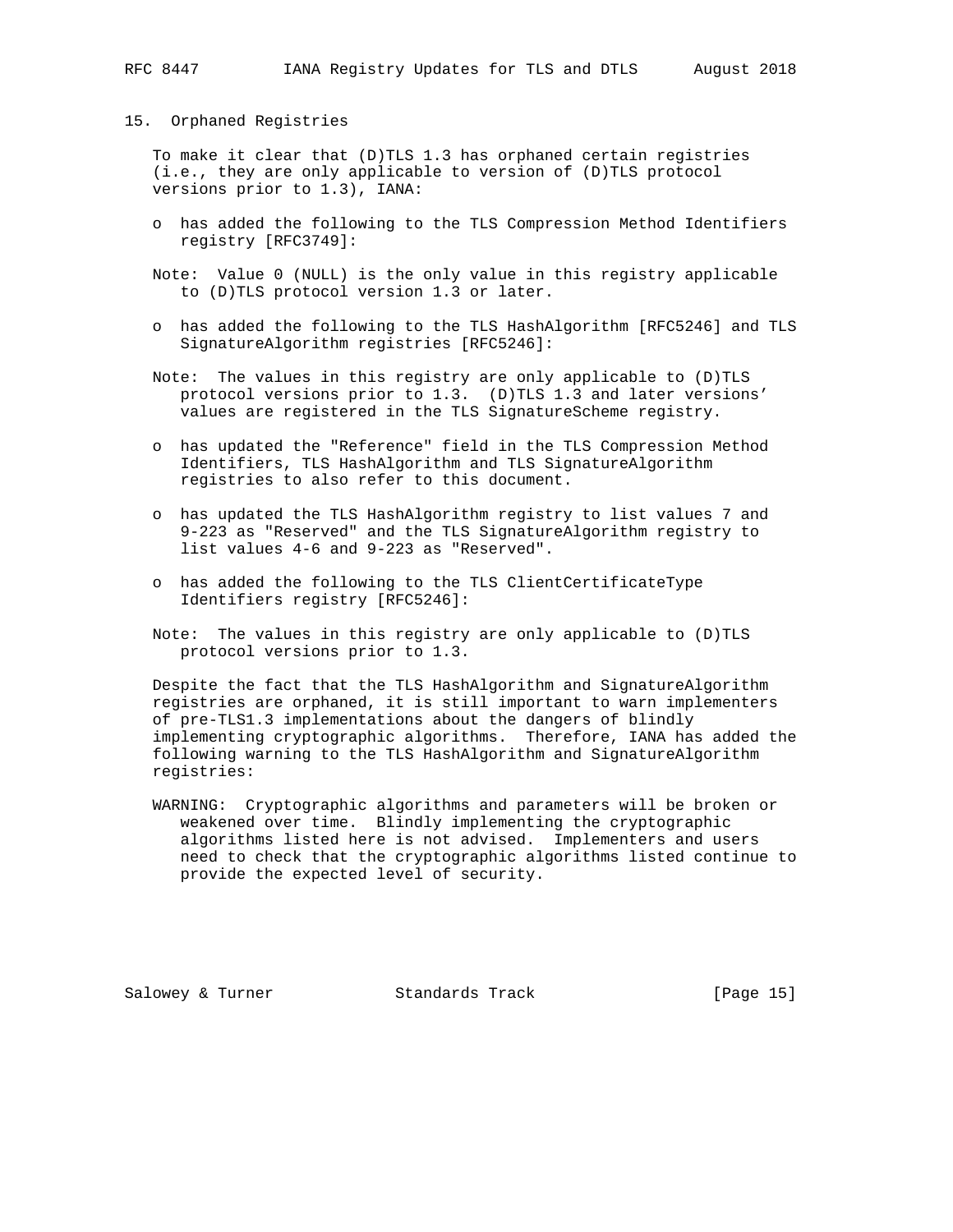16. Additional Notes

 IANA has added the following warning and note to the TLS SignatureScheme registry:

- WARNING: Cryptographic algorithms and parameters will be broken or weakened over time. Blindly implementing signature schemes listed here is not advised. Implementers and users need to check that the cryptographic algorithms listed continue to provide the expected level of security.
- Note: As specified in [RFC8126], assignments made in the Private Use space are not generally useful for broad interoperability. It is the responsibility of those making use of the Private Use range to ensure that no conflicts occur (within the intended scope of use). For widespread experiments, temporary reservations are available.

 IANA has added the following notes to the TLS PskKeyExchangeMode registry:

- Note: If an item is not marked as "Recommended", it does not necessarily mean that it is flawed; rather, it indicates that the item either has not been through the IETF consensus process, has limited applicability, or is intended only for specific use cases.
- Note: The role of the designated expert is described in RFC 8447. The designated expert [RFC8126] ensures that the specification is publicly available. It is sufficient to have an Internet-Draft (that is posted and never published as an RFC) or a document from another standards body, industry consortium, university site, etc. The expert may provide more in depth reviews, but their approval should not be taken as an endorsement of the key exchange mode.
- 17. Designated Expert Pool

 Specification Required [RFC8126] registry requests are registered after a three-week review period on the <tls-reg-review@ietf.org> mailing list, on the advice of one or more designated experts. However, to allow for the allocation of values prior to publication, the designated experts may approve registration once they are satisfied that such a specification will be published.

 Registration requests sent to the mailing list for review SHOULD use an appropriate subject (e.g., "Request to register value in TLS bar registry").

Salowey & Turner Standards Track [Page 16]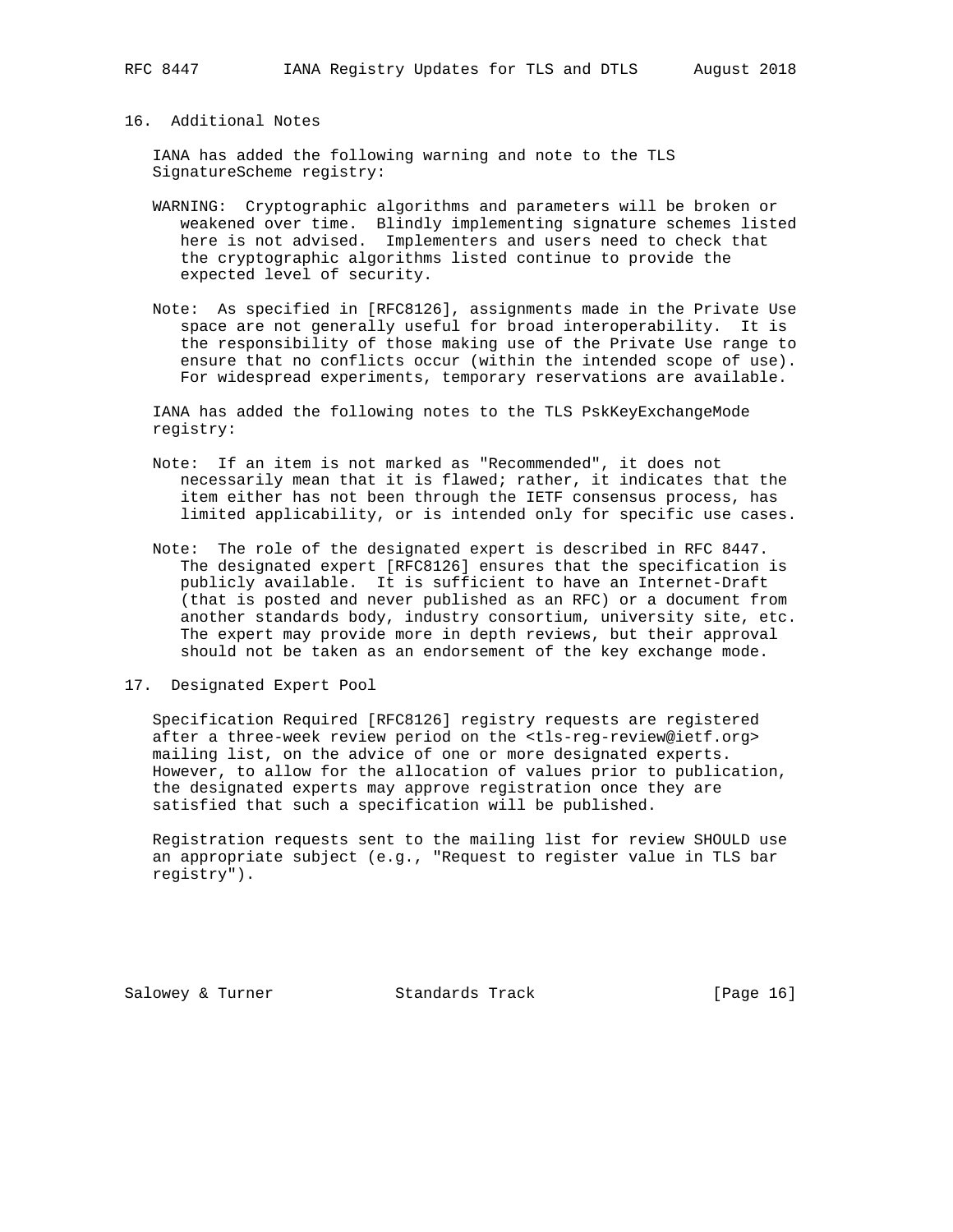Within the review period, the designated experts will either approve or deny the registration request, communicating this decision to the review list and IANA. Denials SHOULD include an explanation and, if applicable, suggestions as to how to make the request successful. Registration requests that are undetermined for a period longer than 21 days can be brought to the IESG's attention (using the <iesg@ietf.org> mailing list) for resolution.

 Criteria that SHOULD be applied by the designated experts includes determining whether the proposed registration duplicates existing functionality, whether it is likely to be of general applicability or useful only for a single application, and whether the registration description is clear.

 IANA MUST only accept registry updates from the designated experts and SHOULD direct all requests for registration to the review mailing list.

 It is suggested that multiple designated experts be appointed who are able to represent the perspectives of different applications using this specification, in order to enable broadly informed review of registration decisions. In cases where a registration decision could be perceived as creating a conflict of interest for a particular Expert, that Expert SHOULD defer to the judgment of the other Experts.

### 18. Security Considerations

 The change to Specification Required from IETF Review lowers the amount of review provided by the WG for cipher suites and supported groups. This change reflects reality in that the WG essentially provided no cryptographic review of the cipher suites or supported groups. This was especially true of national cipher suites.

 Recommended algorithms are regarded as secure for general use at the time of registration; however, cryptographic algorithms and parameters will be broken or weakened over time. It is possible that the "Recommended" status in the registry lags behind the most recent advances in cryptanalysis. Implementers and users need to check that the cryptographic algorithms listed continue to provide the expected level of security.

 Designated experts ensure the specification is publicly available. They may provide more in-depth reviews. Their review should not be taken as an endorsement of the cipher suite, extension, supported group, etc.

Salowey & Turner Standards Track [Page 17]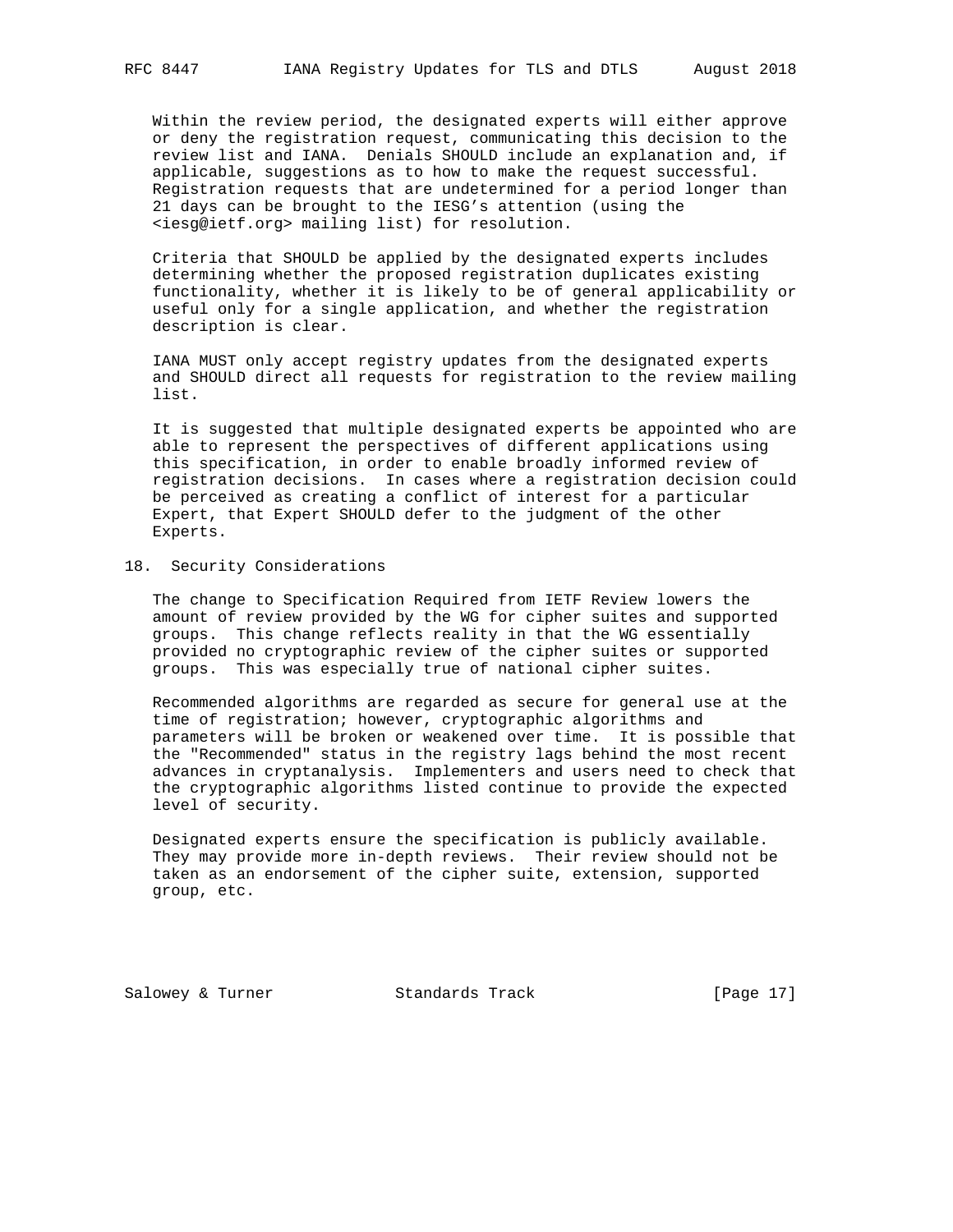## 19. IANA Considerations

 This document is entirely about changes to TLS-related IANA registries.

- 20. References
- 20.1. Normative References
	- [RFC2119] Bradner, S., "Key words for use in RFCs to Indicate Requirement Levels", BCP 14, RFC 2119, DOI 10.17487/RFC2119, March 1997, <https://www.rfc-editor.org/info/rfc2119>.
	- [RFC3749] Hollenbeck, S., "Transport Layer Security Protocol Compression Methods", RFC 3749, DOI 10.17487/RFC3749, May 2004, <https://www.rfc-editor.org/info/rfc3749>.
	- [RFC4680] Santesson, S., "TLS Handshake Message for Supplemental Data", RFC 4680, DOI 10.17487/RFC4680, October 2006, <https://www.rfc-editor.org/info/rfc4680>.
	- [RFC5077] Salowey, J., Zhou, H., Eronen, P., and H. Tschofenig, "Transport Layer Security (TLS) Session Resumption without Server-Side State", RFC 5077, DOI 10.17487/RFC5077, January 2008, <https://www.rfc-editor.org/info/rfc5077>.
	- [RFC5246] Dierks, T. and E. Rescorla, "The Transport Layer Security (TLS) Protocol Version 1.2", RFC 5246, DOI 10.17487/RFC5246, August 2008, <https://www.rfc-editor.org/info/rfc5246>.
	- [RFC5705] Rescorla, E., "Keying Material Exporters for Transport Layer Security (TLS)", RFC 5705, DOI 10.17487/RFC5705, March 2010, <https://www.rfc-editor.org/info/rfc5705>.
- [RFC5878] Brown, M. and R. Housley, "Transport Layer Security (TLS) Authorization Extensions", RFC 5878, DOI 10.17487/RFC5878, May 2010, <https://www.rfc-editor.org/info/rfc5878>.
	- [RFC6520] Seggelmann, R., Tuexen, M., and M. Williams, "Transport Layer Security (TLS) and Datagram Transport Layer Security (DTLS) Heartbeat Extension", RFC 6520, DOI 10.17487/RFC6520, February 2012, <https://www.rfc-editor.org/info/rfc6520>.

Salowey & Turner Standards Track [Page 18]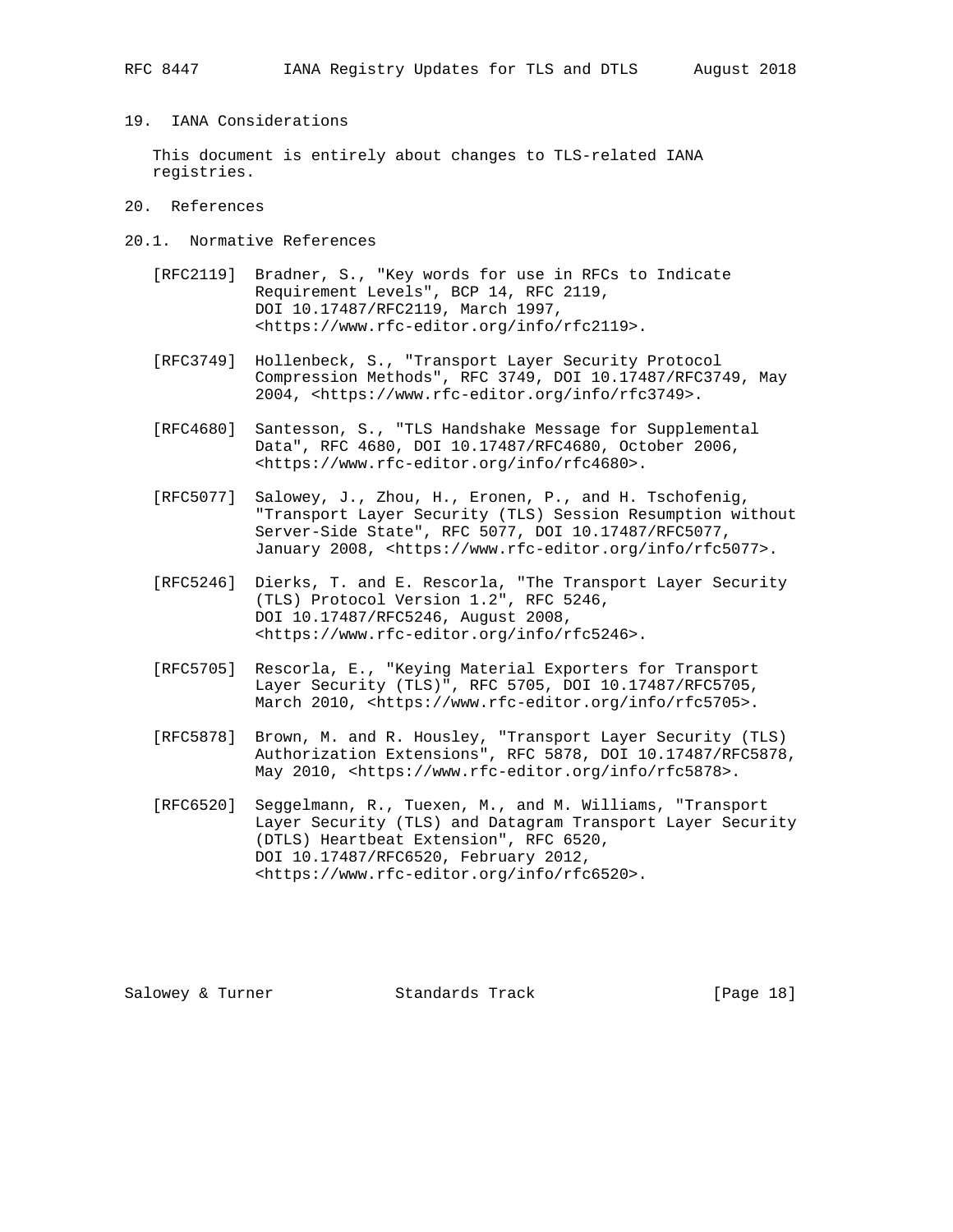- [RFC7301] Friedl, S., Popov, A., Langley, A., and E. Stephan, "Transport Layer Security (TLS) Application-Layer Protocol Negotiation Extension", RFC 7301, DOI 10.17487/RFC7301, July 2014, <https://www.rfc-editor.org/info/rfc7301>.
- [RFC8126] Cotton, M., Leiba, B., and T. Narten, "Guidelines for Writing an IANA Considerations Section in RFCs", BCP 26, RFC 8126, DOI 10.17487/RFC8126, June 2017, <https://www.rfc-editor.org/info/rfc8126>.
- [RFC8174] Leiba, B., "Ambiguity of Uppercase vs Lowercase in RFC 2119 Key Words", BCP 14, RFC 8174, DOI 10.17487/RFC8174, May 2017, <https://www.rfc-editor.org/info/rfc8174>.
- [RFC8446] Rescorla, E., "The Transport Layer Security (TLS) Protocol Version 1.3", RFC 8446, DOI 10.17487/RFC8446, August 2018, <https://www.rfc-editor.org/info/rfc8446>.

20.2. Informative References

- [RFC4366] Blake-Wilson, S., Nystrom, M., Hopwood, D., Mikkelsen, J., and T. Wright, "Transport Layer Security (TLS) Extensions", RFC 4366, DOI 10.17487/RFC4366, April 2006, <https://www.rfc-editor.org/info/rfc4366>.
- [RFC6961] Pettersen, Y., "The Transport Layer Security (TLS) Multiple Certificate Status Request Extension", RFC 6961, DOI 10.17487/RFC6961, June 2013, <https://www.rfc-editor.org/info/rfc6961>.
- [RFC8422] Nir, Y., Josefsson, S., and M. Pegourie-Gonnard, "Elliptic Curve Cryptography (ECC) Cipher Suites for Transport Layer Security (TLS) Versions 1.2 and Earlier", RFC 8422, DOI 10.17487/RFC8422, August 2018, <https://www.rfc-editor.org/info/rfc8422>.
- [TOKBIND] Popov, A., Nystrom, M., Balfanz, D., and A. Langley, "Transport Layer Security (TLS) Extension for Token Binding Protocol Negotiation", Work in Progress, draft-ietf-tokbind-negotiation-14, May 2018.

Salowey & Turner Standards Track [Page 19]